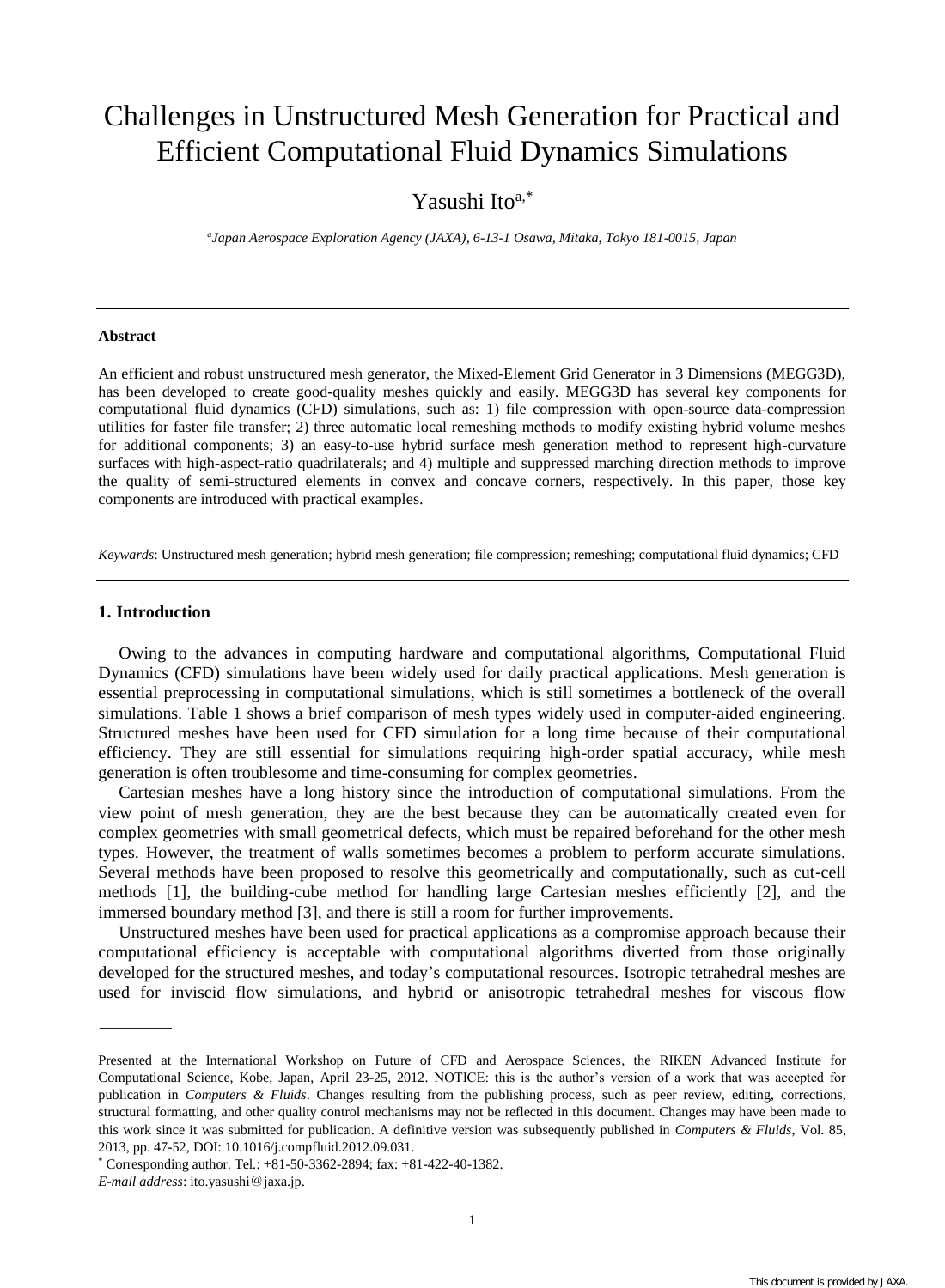simulations to capture boundary layers efficiently with semi-structured elements or anisotropic, rightangled tetrahedra. The unstructured meshes can be created for complex geometries much more easily than the structured meshes, but there are still apparent disadvantages need to be considered and improved.

First, the file size of an unstructured mesh is much larger than that of a structured or a Cartesian mesh with a similar number of nodes because connectivity information for elements and boundary faces must be provided explicitly in the unstructured mesh file. This can be a problem when the files are transferred over slow network connection (this includes reading and writing the files on a network drive), computational simulations are performed on a cluster system that charges users based not only on CPU times but also on file size, or the files are stored for backup. Since the amount of the information in the unstructured mesh files cannot be reduced easily, an efficient method should be used to compress the information.

Second, turnaround time and user interventions should be reduced as much as possible in mesh generation for large simulations. However, it usually takes time to create large unstructured meshes. This becomes a critical issue when many meshes are needed in a process, such as a shape optimization process.

Third, high-aspect-ratio faces can be used in unstructured surface meshes to add an enough number of nodes only in an important direction (*e.g.*, the direction perpendicular to wing leading and trailing edges), but it is often not easy for users to create such faces. In typical mesh generation software, the users have to define a four-sided surface or something equivalent and specify node distributions on the boundary to create high-aspect-ratio faces using a structured mesh generation technique. A better method can be developed.

Forth, the quality of hybrid meshes should be improved for more accurate simulations. Advancinglayers type methods are widely used for semi-structured, near-field mesh generation, but they can produce poor-quality elements in convex and concave corners. Moreover, no semi-structured elements can be added around singular points.

We have tackled those disadvantages and have implemented several solutions in the Mixed-Element Grid Generator in 3 Dimensions (MEGG3D) [\[4](#page-4-3)[-14\]](#page-5-0). To reduce the size of the unstructured mesh files, open-source file compression/decompression utilities have been used to directly output/input compressed files. To reduce turnaround time and user interventions, automatic local remeshing methods have been developed to create hybrid volume meshes for similar geometries. To create high-aspect-ratio faces easily, a new hybrid surface mesh generation method has been developed. To improve the quality of hybrid volume meshes at convex and concave corners, the multiple and suppressed marching direction methods have been developed. In this paper, we will introduce and demonstrate those methods separately in Sections [2](#page-1-0) through [5.](#page-3-0) The conclusions and future work will be given in Section [6.](#page-4-4)

### <span id="page-1-0"></span>**2. File Compression**

The unstructured mesh files usually consist of two parts: a list of node coordinates and connectivity information for elements and boundary faces. The node coordinates are usually not very suitable to be compressed by lossless compression algorithms because their data is often close to random. The connectivity information contains integers only, which can be compressed efficiently.

There are three well-known, open-source, lossless compression utilities:

- zlib (http://zlib.net/)
- libbzip2 [\(http://bzip.org/\)](http://bzip.org/)
- XZ Utils [\(http://tukaani.org/xz/\)](http://tukaani.org/xz/)

Those can be linked with other software to directly read and write compressed files as well as to compress or decompress existing files. MEGG3D has linked with zlib and libbzip2, but currently does not with XZ Utils because they are written in C99, which is not supported by many  $C/C++$  compilers. zlib and libbzip2 have their own features, and it is not difficult to use both of them because they have similar interface functions with similar arguments.

To demonstrate advantages of adopting compressed files, a hybrid volume mesh with 2.8 M nodes is chosen as an example. It is stored in a binary, element-based data format, and its size is 253 MB without compression and 99.4 MB as a gzipped file. The file size is significantly reduced by 60.7% as expected. [Table 2](#page-7-1) shows a comparison of CPU times for reading and writing the hybrid volume mesh on an internal drive and a network drives. One core of an Intel Core i7-2600 Processor is used. The maximum read and write speeds are measured using external software. The CPU times for reading the files depend on the read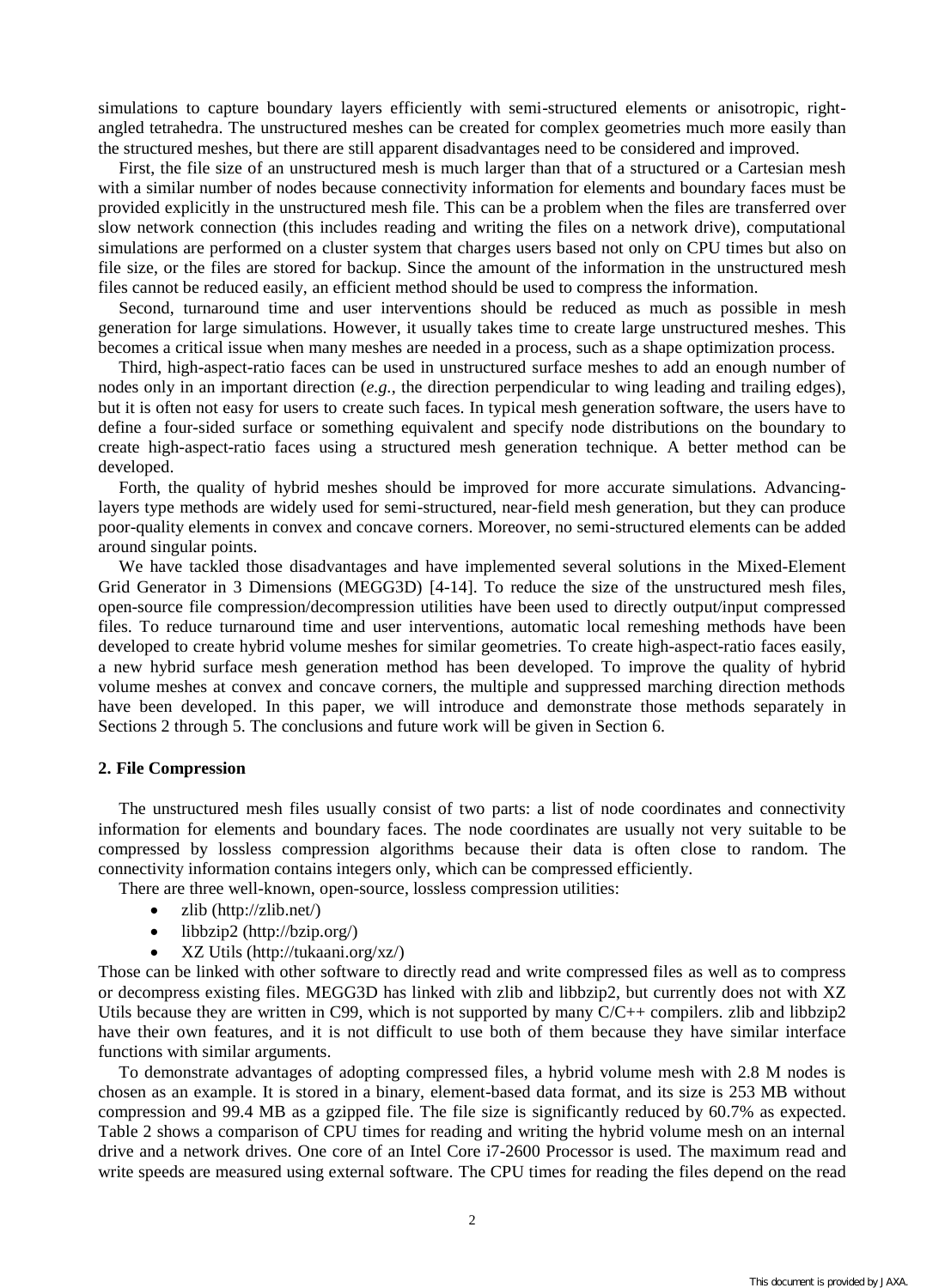speeds from the drives and the performance of the PC because they include checking the range of node indices, and the reconstruction of face information to ensure the validity of the file. For the gzipped file, the performance is more important to decompress the data in it. From the network drive, the gzipped file is loaded much faster than the non-compressed file because of the smaller file size over the slow read speed. Interestingly, the CPU time for reading the gzipped file from the internal drive is also faster probably because of the high performance of the PC. The CPU times for writing the files mostly depend on the write speeds to the drives and the performance of the PC to compress the data. It takes more time to write the gzipped file than to read it, but this is reasonable because the data-compression algorithms generally need more time for compression.

Those results indicate that gzipped binary mesh files are the best choice for machines with a slow network drive. For high-performance machines, they might be preferred if the smaller size of the gzipped file is taken into account.

### **3. Automatic Local Remeshing**

Two automatic local remeshing methods have been proposed for adding additional components to existing hybrid volume meshes [\[10,](#page-4-5) [12\]](#page-5-1). The first method [\[10\]](#page-4-5) is for small additional components compared to the geometry in the baseline hybrid mesh, such as vortex generators and antennas. They are prepared as surface geometries, and can be added to anywhere on the baseline geometry. The second method [\[12\]](#page-5-1) is for large additional components, such as a wing added to a fuselage. In this case, two or more overset-like hybrid meshes are merged to reduce the size of a remeshing domain around the additional components, which directly affects CPU time required.

Those methods have two remarkable advantages. First, hybrid meshes can be generated quickly and automatically from existing hybrid meshes when the additional components are moved and/or deformed. This enables practical shape optimization for complex geometries because many geometrical models and associated meshes are usually required during the process. Second, the updated hybrid meshes are the same as the original meshes except for the elements in the remeshing domains. The effect of the additional components can be evaluated more accurately. Acheson *et al*. show the importance of maintaining node distributions of volume meshes with and without a fuel vent in inviscid flow simulations as a practical industrial application for evaluating the effect of the vent [\[15\]](#page-5-2).

One more automatic local remeshing method has recently been added to replace part of the surface mesh of a hybrid volume mesh. In the previous two methods, a Boolean union operation is used to create a water-tight surface from the baseline geometry and additional components [\[5\]](#page-4-6). It is robust for completely intersecting geometries, but cannot resolve tangential surface intersections as mentioned in [\[12\]](#page-5-1). However, such intersections are sometimes needed, for example, to optimize the shape of a nose radome. To explain the new method, [Figure 1](#page-5-3) illustrates a local remeshing process. In [Figure 1a](#page-5-3), a baseline hybrid mesh and a new surface mesh (dotted lines) are shown. There is one requirement to use the new local remeshing method: Nodes and edges of the baseline hybrid mesh corresponding to the boundary nodes and edges of the new surface mesh must exist in a certain tolerance (*e.g.*, black points in Figures 1a and 1b). Once those corresponding nodes and edges are identified, unnecessary part of the surface of the baseline hybrid mesh is automatically removed.

The remainder of the process is similar to the first local remeshing method [\[10\]](#page-4-5). [Figure 1b](#page-5-3) shows a remeshing domain created around the new surface based on the distance, *di*, calculated at each node on it:

$$
d_i = max(1.2l_{\text{max}} \quad \alpha k)
$$

$$
k = \begin{cases} h_{tot} & \text{(for hybrid volume meshes)}\\ l_{smax} & \text{(for tetrahedral meshes)} \end{cases}
$$

where  $l_{\text{imax}}$  is the local maximum edge length of the baseline volume mesh,  $\alpha$  is a parameter to control the size of the remeshing domain (currently set to 2),  $h_{tot}$  is the estimated height of the near-field mesh to be created on no-slip walls calculated from user-specified near-field mesh parameters, and *ls*max is the maximum edge length of the new surface mesh. In [Figure 1b](#page-5-3), *d* is smaller than an actual value and constant because local maximum edge lengths of the baseline mesh are similar. In general cases, elements around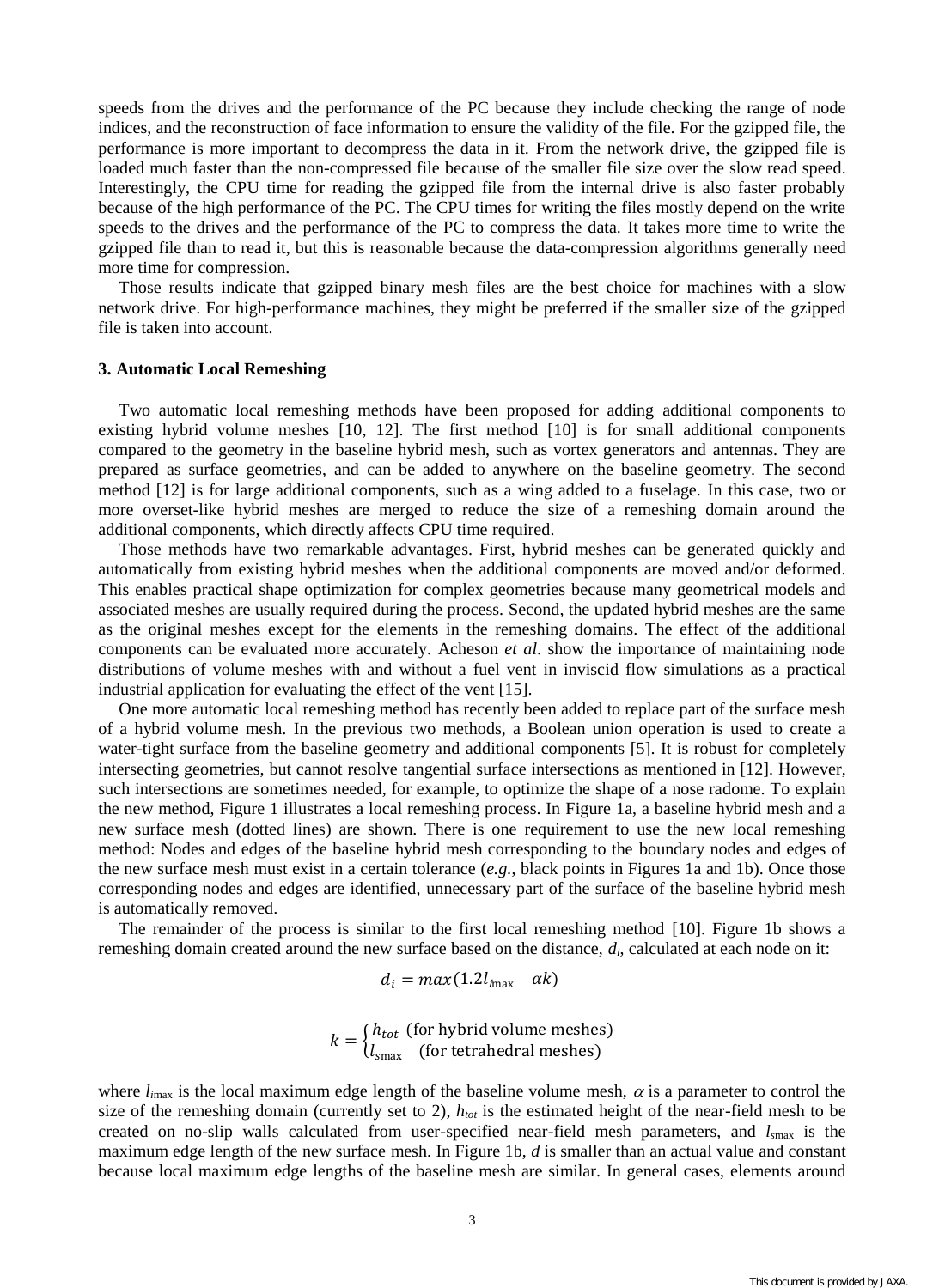the new surface mesh have to be removed based not only on the distance but also on element connectivity information [\[10\]](#page-4-5). If any of the semi-structured elements that are extruded from the same face (triangle or quadrilateral) on the boundary surface are removed, all of the elements are removed to make the near-field remeshing process easier (*e.g.*, hatched faces in [Figure 1b](#page-5-3)). After that, the local remeshing is performed as shown in [Figure 1c](#page-5-3).

[Figure 2](#page-5-4) shows hybrid volume meshes created around the JAXA High-Lift Configuration Standard Model (JSM) with a pylon-mounted engine nacelle, leading-edge slats and trailing-edge flaps used in [\[10\]](#page-4-5). In this case, front and rear nacelle covers [\(Figure 2b](#page-5-4)) are added to the baseline hybrid mesh (Figures 2a and 2d). Since the covers are locally tangential to the nacelle, the Boolean union operation cannot be applied. Therefore, the new local remeshing method is needed. The resulting hybrid mesh is shown in Figures 2c and 2e.

# <span id="page-3-1"></span>**4. Hybrid Surface Mesh Generation**

A new hybrid surface mesh generation method has been proposed to create good-quality, layered quadrilateral faces around selected ridges even at concave corners with minimum user interventions [\[14\]](#page-5-0). It has two useful features. First, graphical user interface (GUI) is provided to distribute nodes on the ridges and to set parameters for creating the layered quadrilaterals (hereafter referred as *near-field mesh parameters*), combined with an automatic method for updating node distributions at concave corners. Second, the mesh generation algorithm is similar to the advancing-layers method [\[16\]](#page-5-5), but high-quality quadrilaterals are automatically created at concave corners with special treatment, the so-called suppressed marching direction method. In the standard advancing-layers method, the connectivity of edges (faces in 3D) surrounding the remainder of the domain to be filled with elements is not allowed to be changed. This makes the method relatively easy to implement, while skewed semi-structured elements can be easily created, particularly at concave corners [\(Figure 3a](#page-6-0)). In the suppressed marching direction method, the connectivity can be changed at nodes on concave corners, where no marching directions are virtually defined, to avoid creating the skewed elements [\(Figure 3b](#page-6-0)).

To demonstrate those features, [Figure 4](#page-6-1) shows an example of a simple 1 x 1 square domain. [Figure 4f](#page-6-1) is the mesh needs to be created, which has rectangular faces at the lower left corner. To create this mesh, only the near-field mesh parameters need to be specified on each of the lower and left ridges, in addition to the number of nodes on it. The square domain does not need to be divided into several patches to define a domain for triangles and those for quadrilaterals. In [Figure 4a](#page-6-1), ten nodes are placed on each ridge with equal spacings. In [Figure 4b](#page-6-1), the lower ridge is picked to set the near-filed mesh parameters. In this case, the maximum number of layers of 10, a stretching factor of 1.2 and a minimum spacing of 0.01 are set. The line segments emerged from the ridge indicate the total height of layered quadrilaterals to be added based on the parameters. In [Figure 4c](#page-6-1), the node spacings on the side ridges are automatically updated to adapt the change in the near-filed mesh parameters on the lower ridge. In Figures 4d and 4e, a similar change is happened on the left ridge.

# <span id="page-3-0"></span>**5. Multiple and Suppressed Marching Direction Methods for Volume Mesh Generation**

Typical advancing-layers type near-field mesh generation methods produce poor-quality semi-structured elements at convex and concave corners because they use a single normal extruded from each node on noslip walls. To overcome this problem at convex corners, the multiple marching direction method [\[8\]](#page-4-7) has been proposed [\(Figure 5\)](#page-6-2). In addition, 3D surface models usually have a small number of singular points, where valid semi-structured elements cannot be placed using conventional hybrid volume mesh generation methods. With the multiple marching direction approach, good-quality semi-structured elements can be created around such points [\[8,](#page-4-7) [13\]](#page-5-6).

To improve the quality of semi-structured elements at concave corners, another method, the suppressed marching direction method [\[14\]](#page-5-0), has been proposed. This method can be considered as a 3D version of the hybrid surface mesh generation method described in Section [4.](#page-3-1) [Figure 6](#page-7-2) shows cross-sections of hybrid meshes at the wing-body junction of the ONERA M5 model near the trailing edge. Good-quality elements are desired in such regions because flow phenomena could be complicated because of side-of-body separation. Advancing-layers methods cannot create enough layers of good-quality semi-structured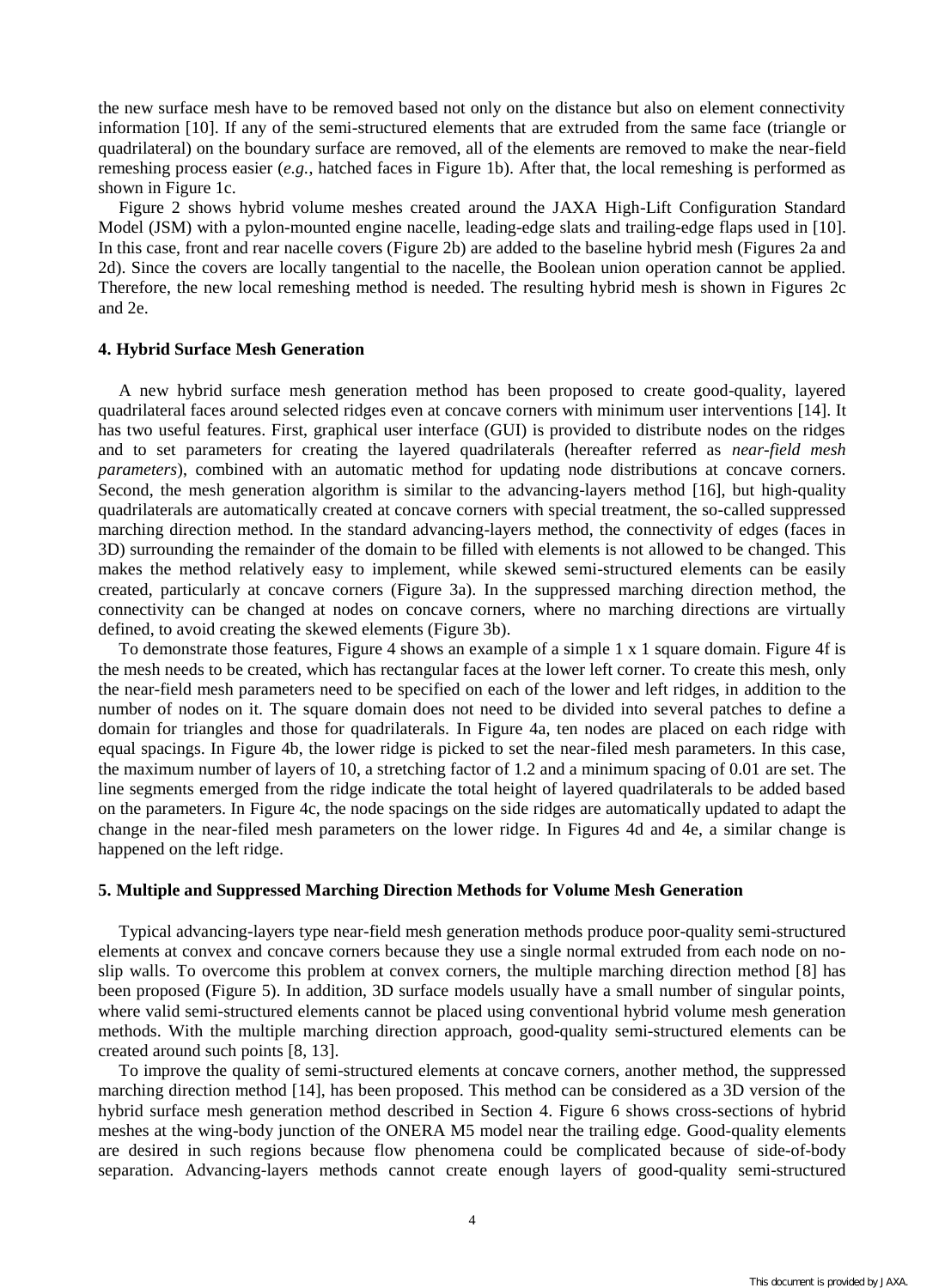elements in the region, where the concave corner formed by the wing and the body and the trailing edge as a sharp convex corner meet, while the suppressed marching direction method can create more layers of good-quality hexahedra.

# <span id="page-4-4"></span>**6. Conclusions and Future Work**

To quickly and easily create good-quality unstructured meshes, several efficient methods have been implemented in MEGG3D. To reduce the size of mesh files, open-source data-compression utilities can be used. Compressed mesh files are particularly useful for machines with slow network drives. Three automatic local remeshing methods have been proposed to adjust existing hybrid volume meshes to additional components. Those methods are essential to perform shape optimization and to evaluate the effect of the additional components accurately. The hybrid surface mesh generation method is helpful to create high-aspect-ratio quadrilaterals around selected ridges easily. The multiple and suppressed marching direction methods have been proposed to improve the quality of semi-structured elements in convex and concave corners, respectively.

To further improve the effectiveness of unstructured meshes, mesh generation methods should be able to create large meshes more quickly. Although the automatic local remeshing methods have been proposed, baseline volume meshes still need to be created from scratch. To shorten turnaround time for mesh generation, an efficient parallel hybrid volume mesh generation method is required, which should start with surface meshes without any additional parameters for user friendliness. In addition, an automatic method is desired to create good-quality meshes from defective CAD files.

#### **Acknowledgements**

Most of the work described here was done in the Department of Mechanical Engineering, the University of Alabama at Birmingham, USA, and it was extended from the author's Ph.D. work under the guidance of Dr. Kazuhiro Nakahashi formerly of Tohoku University, Japan and currently of the Japan Aerospace Exploration Agency.

#### **References**

- <span id="page-4-0"></span>1. Aftosmis, M. J., Berger, M. J. and Melton, J. E., "Robust and Efficient Cartesian Mesh Generation for Component-Based Geometry," *AIAA Journal*, Vol. 36, No. 6, 1998, pp. 952–960, DOI: 10.2514/2.464.
- <span id="page-4-1"></span>2. Nakahashi, K., "Building-Cube Method for Flow Problems with Broadband Characteristic Length," Computational Fluid Dynamics 2002, Armfeld, S., Morgan, P. and Srinivansan, K., Eds, Springer Verlag, Berlin, 2003, pp. 77-81.
- <span id="page-4-2"></span>3. Peskin, C. S., "The immersed boundary method," *Acta Numerica,* Vol. 11, 2002, pp. 479-517, DOI: 10.1017/S0962492902000077.
- <span id="page-4-3"></span>4. Ito, Y. and Nakahashi, K., "Direct Surface Triangulation Using Stereolithography Data," *AIAA Journal*, Vol. 40, No. 3, 2002, pp. 490-496, DOI: 10.2514/2.1672.
- <span id="page-4-6"></span>5. Ito, Y. and Nakahashi, K., "Surface Triangulation for Polygonal Models Based on CAD Data," *International Journal for Numerical Methods in Fluids*, Vol. 39, Issue 1, 2002, pp. 75-96, DOI: 10.1002/fld.281.
- 6. Ito, Y. and Nakahashi, K., "Improvements in the Reliability and Quality of Unstructured Hybrid Mesh Generation," *International Journal for Numerical Methods in Fluids*, Vol. 45, Issue 1, 2004, pp. 79-108, DOI: 10.1002/fld.669.
- 7. Ito, Y., Shum, P. C., Shih, A. M., Soni, B. K. and Nakahashi, K., "Robust Generation of High-Quality Unstructured Meshes on Realistic Biomedical Geometry," *International Journal for Numerical Methods in Engineering*, Vol. 65, Issue 6, 2006, pp. 943- 973, DOI: 10.1002/nme.1482.
- <span id="page-4-7"></span>8. Ito, Y., Shih, A. M., Soni, B. K. and Nakahashi, K., "Multiple Marching Direction Approach to Generate High Quality Hybrid Meshes," *AIAA Journal*, Vol. 45, No. 1, 2007, pp. 162-167, DOI: 10.2514/1.23260.
- 9. Ito, Y., Shih, A. M. and Soni, B. K., "Octree-Based Reasonable-Quality Hexahedral Mesh Generation Using a New Set of Refinement Templates," *International Journal for Numerical Methods in Engineering*, Vol. 77, Issue 13, 2009, pp. 1809-1833, DOI: 10.1002/nme.2470.
- <span id="page-4-5"></span>10. Ito, Y., Murayama, M., Yamamoto, K., Shih, A. M. and Soni, B. K., "Efficient Computational Fluid Dynamics Evaluation of Small Device Locations with Automatic Local Remeshing," *AIAA Journal*, Vol. 47, No. 5, 2009, pp. 1270-1276, DOI: 10.2514/1.40875.
- 11. Ito, Y., Shih, A. M., Koomullil, R. P., Kasmai, N., Jankun-Kelly, M. and Thompson, D., "Solution Adaptive Mesh Generation Using Feature-Aligned Embedded Surface Meshes," *AIAA Journal*, Vol. 47, No. 8, 2009, pp. 1879-1888, DOI: 10.2514/1.39378.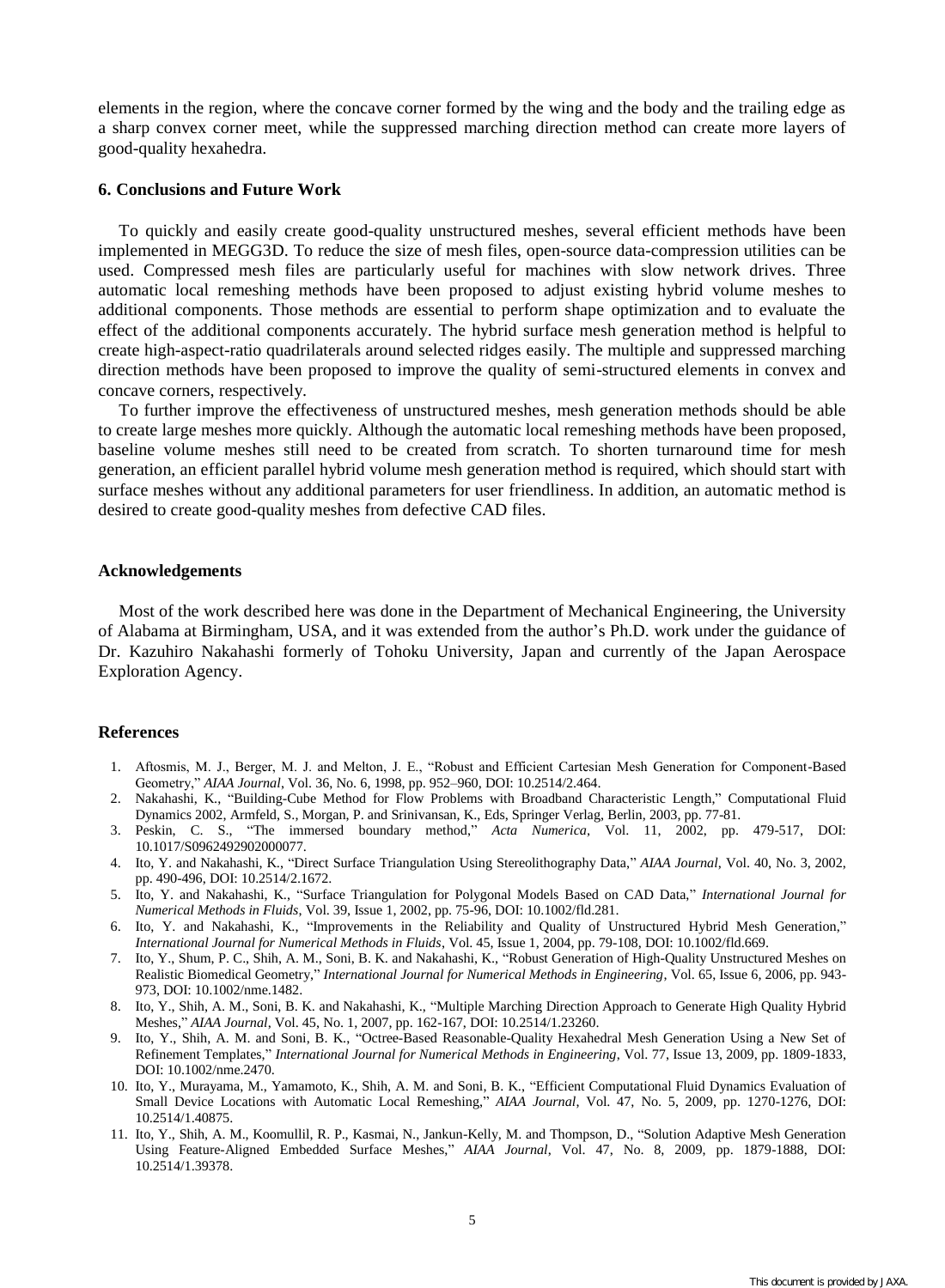- <span id="page-5-1"></span>12. Ito, Y., Shih, A. M. and Soni, B. K., "Three Dimensional Automatic Local Remeshing for Two or More Hybrid Meshes," *International Journal for Numerical Methods in Fluids*, Vol. 66, Issue 12, 2011, pp. 1495-1505, DOI: 10.1002/fld.2324.
- <span id="page-5-6"></span>13. Ito, Y., Shih, A. M. and Soni, B. K., "Hybrid Mesh Generation with Embedded Surfaces Using a Multiple Marching Direction Approach," *International Journal for Numerical Methods in Fluids*, Vol. 67, Issue 1, 2011, pp. 1-7, DOI: 10.1002/fld.1962.
- <span id="page-5-0"></span>14. Ito, Y., Murayama, M., Yamamoto, K., Shih, A. M. and Soni, B. K., "Efficient Hybrid Surface and Volume Mesh Generation for Viscous Flow Simulations," AIAA Paper 2011-3539, 20th AIAA Computational Fluid Dynamics Conference, Honolulu, HI, 2011.
- <span id="page-5-2"></span>15. Acheson, K., Kornegay, B. and Lau, H.-F., "Influence and Control of Unstructured Volume Meshes for Enhanced Fidelity Performance Predictions," AIAA Paper 2011-3984, 20<sup>th</sup> AIAA Computational Fluid Dynamics Conference, Honolulu, HI, 2011.
- <span id="page-5-5"></span>16. Pirzadeh, S., "Unstructured Viscous Grid Generation by the Advancing-Layers Method," *AIAA Journal*, Vol. 32, No. 2, 1994, pp. 1735-1737, DOI: 10.2514/3.12167.



<span id="page-5-3"></span>Figure 1. Local addition of new surface mesh to existing hybrid mesh in 2D: (a) baseline hybrid mesh (solid lines) and new surface mesh (dotted lines); (b) Remeshing domain defined around new surface mesh; (c) Modified hybrid mesh



<span id="page-5-4"></span>Figure 2. Addition of covers to flow-through nacelle: (a) Baseline hybrid volume mesh for JSM; (b) Nacelle covers given as surface mesh; (c) New geometry; Cross-sections of (d) baseline and (e) new hybrid volume meshes through center of nacelle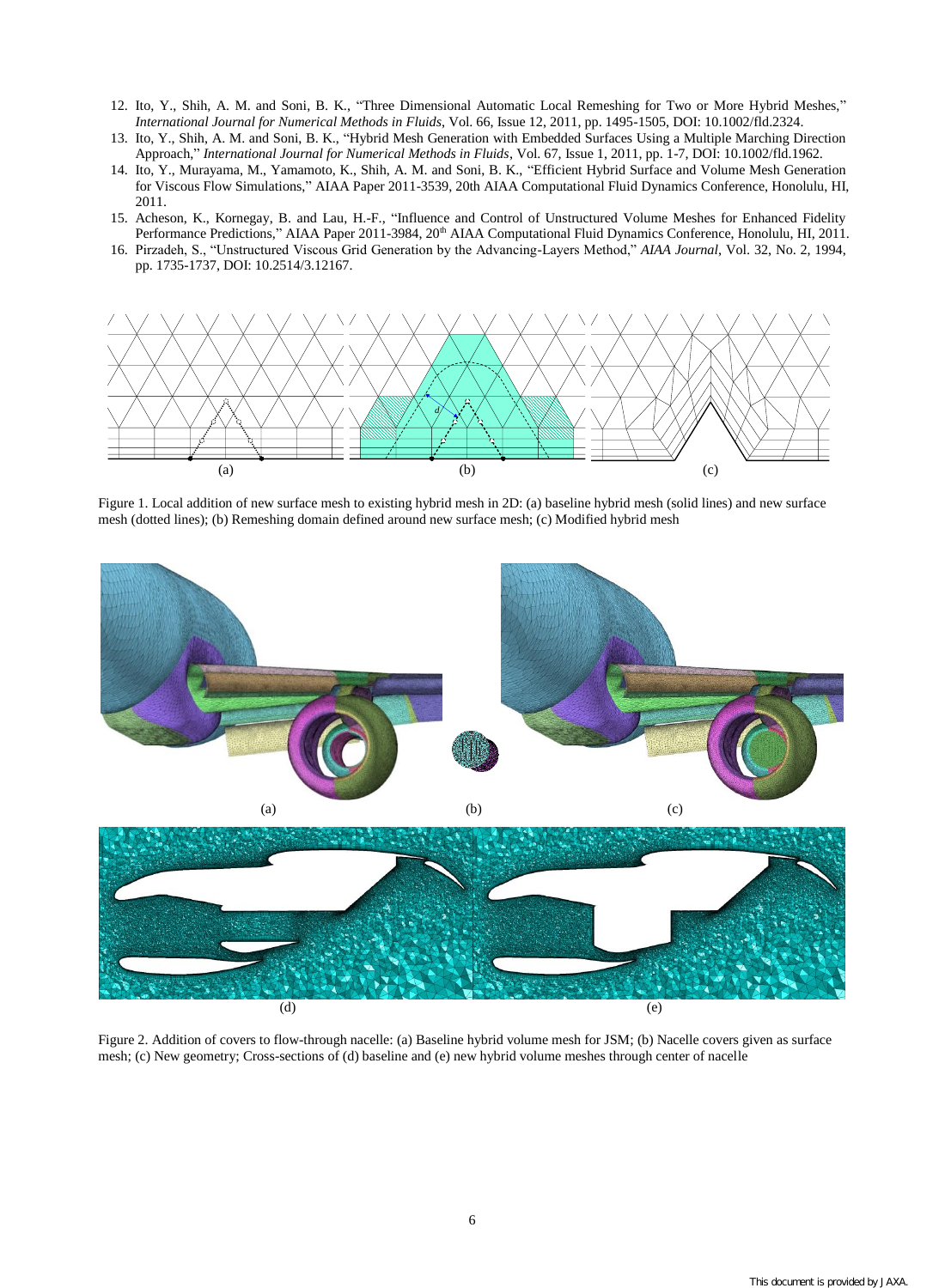

<span id="page-6-0"></span>Figure 3. Hybrid surface mesh generation (a) without and (b) with the suppressed marching direction method: the shapes of quadrilaterals at the concave corners are greatly improved with the suppressed marching direction method



<span id="page-6-1"></span>Figure 4. Node distribution on four ridges surrounding a square: (a) Ten nodes distributed on each ridge; (b) Lower ridge picked to set near-field mesh parameters—line segments representing the total height of layered quadrilaterals to be added; (c) Updated node distributions on the side ridges; (d) Left ridge picked; (e) Updated node distributions on the upper and lower ridges; (f) Surface mesh generated for reference



<span id="page-6-2"></span>Figure 5. Cross-section of hybrid meshes at wing trailing edge (a) using single marching directions and (b) using multiple marching directions